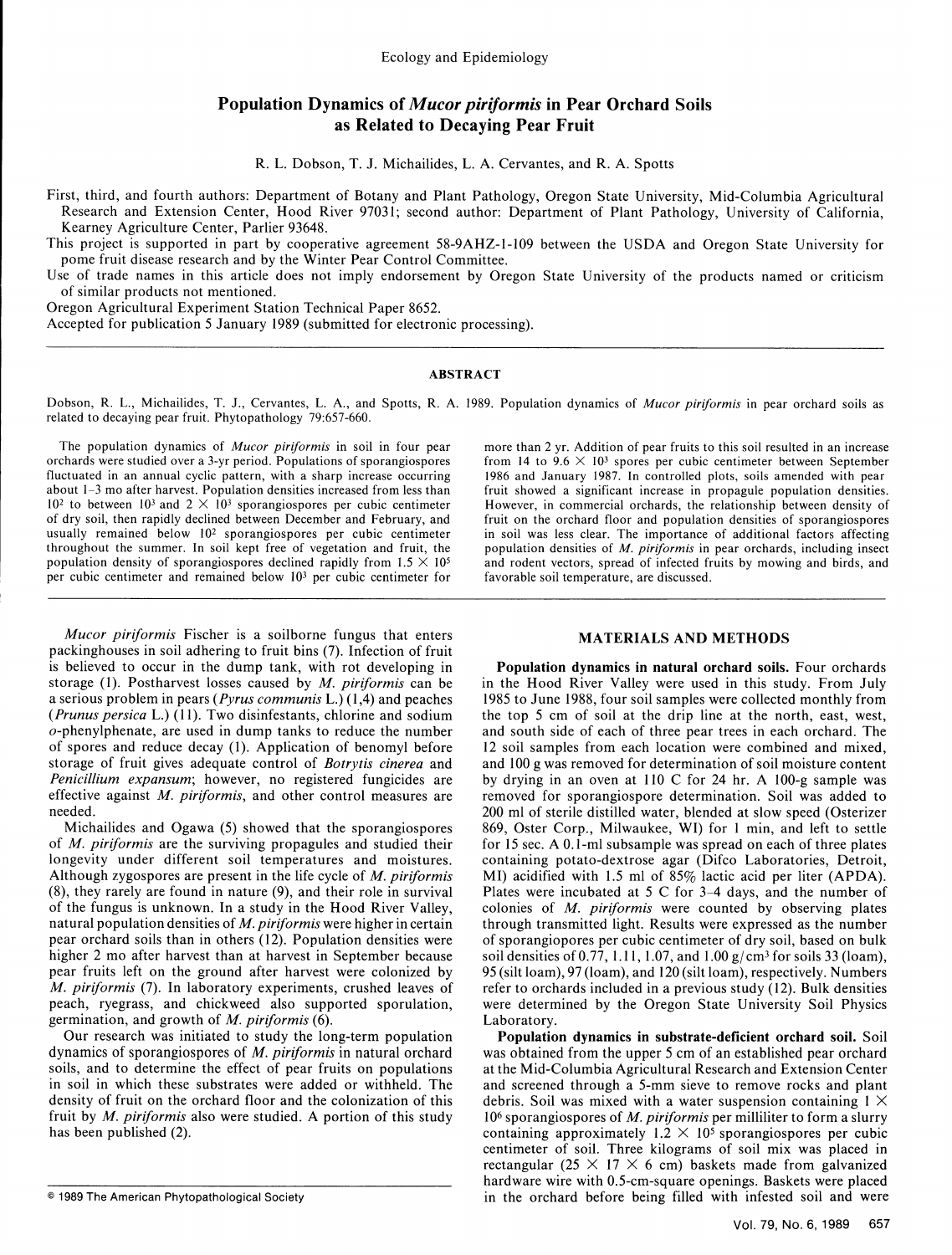surface of the natural soil. Three replicates were prepared and the treatments, all pears falling on the ground around the trees placed outside of the orchard such that no fruit would fall into were removed, whereas in the other treatment, pears were added the plots. Plots were kept free of weeds and falling leaves to an area of 1-m radius around the tree trunk to obtain about throughout the study. Viable propagules were measured at the four pears per square meter. Soil pop throughout the study. Viable propagules were measured at the four pears per square meter. Soil population densities of *M*. Start of the experiment in September 1984 and monthly thereafter *piriformis* were assayed every 6 start of the experiment in September 1984 and monthly thereafter *piriformis* were assayed every 6 wk until 18 May 1987 as described by removing a set of three soil cores of 2 cm diameter from above. All results were expressed as the number of dry soil. each basket. Ten grams of soil from each basket was used to sporangiospores per cubic centimeter of dry soil.<br>determine soil moisture as described above. Two grams of soil **Density and incidence of infection of pear fruits** determine soil moisture as described above. Two grams of soil **Density and incidence of infection of pear fruits on the orchard** was diluted serially in distilled water and three subsamples of **floor**. In each of four orch was diluted serially in distilled water and three subsamples of 0.1 ml plated on APDA plates as described earlier. Soil and the area under the tree canopy was calculated based on the temperature at 5 cm depth was recorded when monthly soil radius from the trunk to the terminal of major temperature at 5 cm depth was recorded when monthly soil samples were taken. On 24 September 1986, mature Anjou pear fruits were cut in half, and six pieces were placed with the cut on the ground around each tree were counted. Fifty fruits in surface down on half of each replicate plot. Soil from the plots each orchard were examined visu surface down on half of each replicate plot. Soil from the plots amended and unamended with the pear halves was sampled caused by *M. piriformis.* The number of fruits per square separately until termination of the experiment in January 1987. meter and percent fruits infected were calculated, and the values were

the population density of *M. piriformis* in soil in a pear orchard remained low after addition of partially decomposed leaves and **RESULTS** organic matter to the soil surface. However, an increase in population density during October through May was observed **Population dynamics in natural orchard soils.** The population when pear fruits were placed on the soil surface. To study the density of sporangiospores in the orc when pear fruits were placed on the soil surface. To study the effect of amendment of soil with pear fruits on population density cyclic pattern (Fig. 1). In late autumn, about 1-3 mo after harvest, of *M. piriformis* in more depth, we selected four orchards population densities increased sharply from below  $4 \times 10^2$  to representing different areas within the Hood River fruit growing over **103** sporangiospores per cubic centimeter of orchard soil. district. In each orchard, two treatments were established

positioned so the surface of the infested soil was level with the 6 September 1986 with four single-tree replications. In one of

After commercial harvest in 1985, 1986, and 1987, pear fruits on the ground around each tree were counted. Fifty fruits in Soil amendment with pear fruits. In a preliminary experiment, used to determine the number of infected fruits per square meter.



**OVERTAGE IN THE STATE OF SPECIFIED STATES OF MULLY PHYDIMS IN THE UPPET STATES OF THE ACT AND A STATE OF THE H**<br>The a 36-mo period. Letters on the X-axis refer to months, beginning with July 1985. Each point is the averag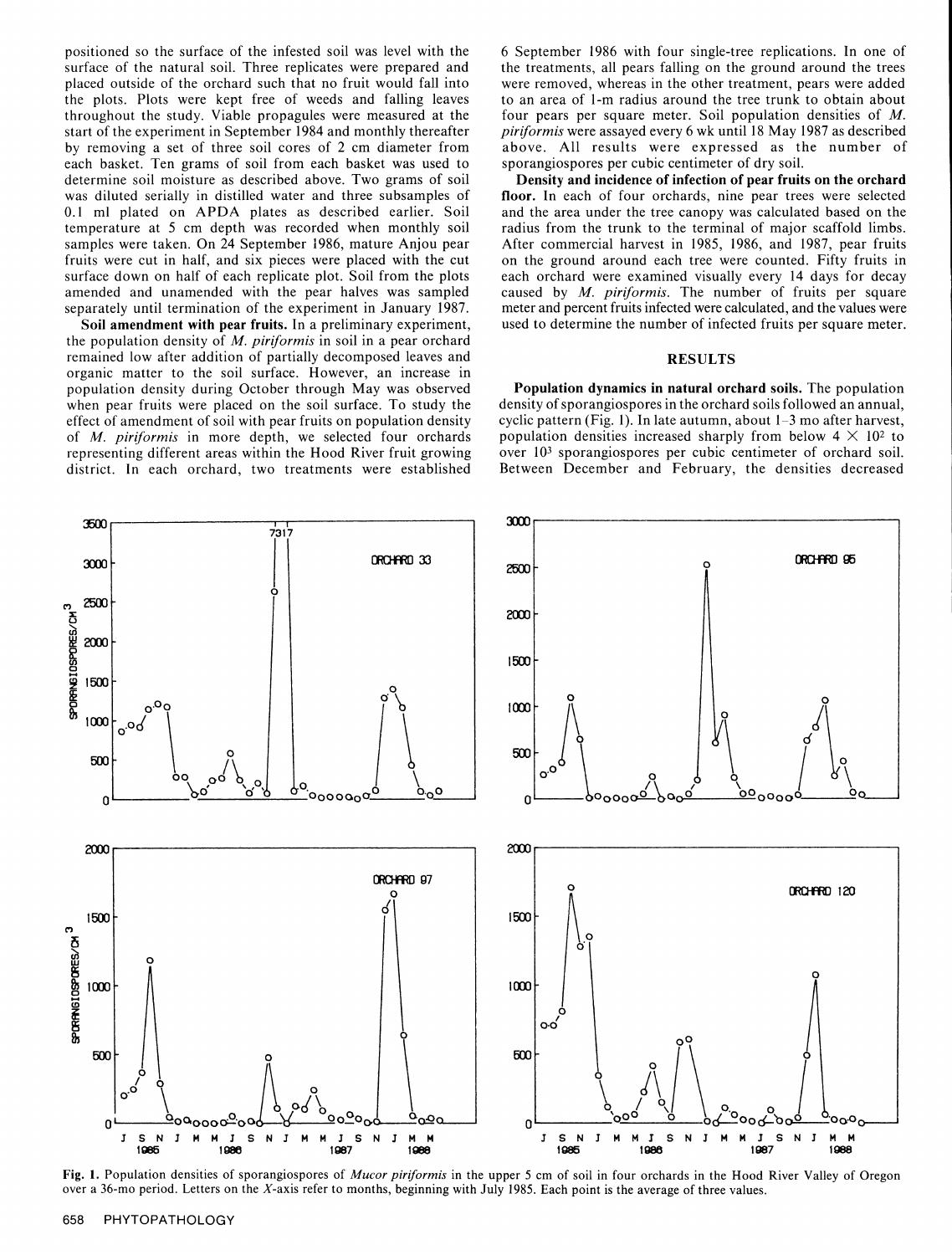Whereas soil in orchard  $120$  had the maximum population density during the first winter, orchards 33 and 97 soils had the density during the first winter, orchards 33 and 97 soils had the centimeter for the duration of the experiment (Fig. 2). Population bighest population of sporangiospores during the second and third densities of sporangios highest population of sporangiospores during the second and third densities of sporangiospores in half-plots that were amended with winters, respectively. In orchards 33 and 95, population densities pear fruits on 24 Sept in the soil were highest during the 1986–1987 winter, but orchards  $\times 10<sup>3</sup>$  spores per cubic centimeter in November 1986 and January<br>97 and 120 were highest during the 1987–1988 and 1985–1986 1987, respectively. Cor 97 and 120 were highest during the  $1987-1988$  and  $1985-1986$  winters, respectively (Fig. 1).

average initial population density of *M. piriformis* in the soil



Fig. 2. Population densities of *Mucor piriformis* in infested soil outside of an orchard. Soil was kept free of fruit, weeds, and leaves. Fruit was added to half-plots on 24 September 1986 (arrow). Letters on X-axis refer to months, beginning with September 1984. Each point is the average of three values. Vertical bars represent standard error.

dramatically to  $\leq 4 \times 10^2$  spores per cubic centimeter of soil on 29 September 1984 was  $1.5 \times 10^5$  spores per cubic centimeter and remained low throughout the summer (Fig. 1). In 1986, of soil. The population densit and remained low throughout the summer (Fig. 1). In 1986, of soil. The population density appeared to increase slightly in population densities increased slightly in all orchard soils during November, then decrease gradual population densities increased slightly in all orchard soils during November, then decrease gradually through May 1985 (Fig. 2).<br>The population density declined rapidly from May through July The population density declined rapidly from May through July and remained between 0 and  $9 \times 10^2$  sporangiospores per cubic pear fruits on 24 September 1986 increased to  $2 \times 10^3$  and 9.6  $\times 10^3$  spores per cubic centimeter in November 1986 and January inters, respectively (Fig. 1).<br>**Population dynamics in substrate-deficient orchard soil.** The and January, respectively (Fig. 2). Soil temperature exceeded 20 and January, respectively (Fig. 2). Soil temperature exceeded 20 C only during June, July, and August each year.

Soil amendment with pear fruits. Although the different orchard soils showed marked differences in population densities of *M. piriformis,* in all four orchards the density of sporangiospores 180 | **A ight** in soil around trees receiving pear fruits was higher during at least 1 mo of the study than population densities in soil that was not amended with pear fruits (Table 1). Population densities 160 or **FRUIT**<br>
160 on **FRUIT ON CITY AFRUIT ON SOIL**<br>
160 or **PRUIT EXECUTE:** *PRUIT ON SOIL***<br>
160 or <b>in soils from around trees receiving no pears remained low, with<br>
160 or <b>in soils from around trees receiving n** little apparent seasonal fluctuation. Population densities in soil remained relatively high until February to April when densities

j Density and incidence of infection of pear fruits on the **orchard 80 floor.** Fruit density varied considerably among orchards and **0** seasons, e.g., orchards with the highest density of fruit on the orchard floor were 120, 97, and 33 in 1985, 1986, and 1987, 4respectively (Table 2). Over the 3-yr study fruit density in orch  $33$  increased from 0.13 to 0.63 fruit per cubic meter, whereas fruit density in orchard 120 decreased from 0.83 to 0.54 (Table 2). The percent of fruit infected by *M. piriformis* was greatest **0**<br> **EXECUTERT AND IF MANUS AND IF MANUS AND A SOND A** comparison of fruit infection among orchards in 1986 could<br>
1986 and 1986 could **J <b>J A** comparison of fruit infection among orchards in 1986 could 1986 not be made because of incomplete data resulting from mowing of the orchard vegetation and fruit on the ground. The number of infected fruits per square meter was highest in orchards 120 and 33 in 1985 and 1987, respectively, and lowest in orchard 97 in both years (Table 2).

TABLE 1. Population densities of sporangiospores of *Mucor piriformis* in orchard soils with fruit (F) or no fruit (NF) from September 1986 to May 1987 in the Hood River Valley of Oregon

| Date             | Density of sporangiospores/cm <sup>3</sup> of soil <sup>a,b</sup> |     |        |     |           |     |           |     |  |  |
|------------------|-------------------------------------------------------------------|-----|--------|-----|-----------|-----|-----------|-----|--|--|
|                  | 33                                                                |     | 95     |     | 97        |     | 123       |     |  |  |
|                  |                                                                   | NF  |        | NF  |           | NF  |           | NF. |  |  |
| Sept 6           | 533                                                               | 54  |        |     |           |     | $19*$     |     |  |  |
| Oct 18           | .189                                                              | 27  | 78     |     | $83**$    |     | 3,840     | 56  |  |  |
| Dec 1            | $2.639**$                                                         | 140 | 3,496* | 98  | $5.348**$ | 120 | 2,304     | 64  |  |  |
| Jan 12           | 5,069**                                                           | 248 | 820    | 180 | $4,095**$ | 540 | $9.531**$ | 32  |  |  |
| Feb 23           | 2,368**                                                           | 299 | 236. ا | 257 | 1,500     | 42  | $4,028**$ | 42  |  |  |
| Apr <sub>6</sub> | $1,084**$                                                         | 93  | 431    | 141 | 265       | 19  | 687**     | 52  |  |  |
| May 18           | 617                                                               | 51  |        |     | 133       |     | 180       | 12  |  |  |

**a33,** *95,* 97, and 123 designate soils from different orchards in the Hood River Valley of Oregon.

bEach value represents the average of four replications. For each orchard soil type with fruit at each sampling date, numbers followed by **\*** or \*\* are significantly different at  $P = 0.05$  and  $P = 0.01$ , respectively, from population densities in soil with no fruit according to a nonpaired  $t$  test.

TABLE 2. Density and incidence of infection of Anjou pear fruits on the ground after harvest in four commercial orchards

|         | 1985                                   |                               |                                                    | 1986                      |                            |                                       | 1987                      |                           |                                       |
|---------|----------------------------------------|-------------------------------|----------------------------------------------------|---------------------------|----------------------------|---------------------------------------|---------------------------|---------------------------|---------------------------------------|
| Orchard | Fruits/ <sup>a</sup><br>m <sup>2</sup> | Fruitsb<br>infected<br>$(\%)$ | Infected <sup>c</sup><br>fruits/<br>m <sup>2</sup> | Fruits/<br>m <sup>2</sup> | Fruits<br>infected<br>$\%$ | Infected<br>fruits/<br>m <sup>2</sup> | Fruits/<br>m <sup>2</sup> | Fruits<br>infected<br>(%) | Infected<br>fruits/<br>m <sup>2</sup> |
| 33      | 0.13                                   | 20                            |                                                    | 0.47                      | $\cdots$                   | $\cdots$                              | 0.63                      | 40                        | ኅሩ                                    |
| 95      | 0.45                                   | 16                            |                                                    | 0.28                      | 56                         | 16                                    | 0.25                      | 36                        |                                       |
| 97      | 0.08                                   | 10                            |                                                    | 0.90                      | 57                         | 52                                    | 0.25                      | 20                        |                                       |
| 120     | 0.83                                   |                               | 12                                                 | 0.77                      | $\cdots$                   | $\cdots$                              | 0.54                      | 38                        |                                       |

**a** Values based on area under canopy of nine trees per orchard.

bEach value based on 50 fruits per orchard.

cEach value represents the number of fruits infected with *Mucor piriformnis* per square meter X 100.